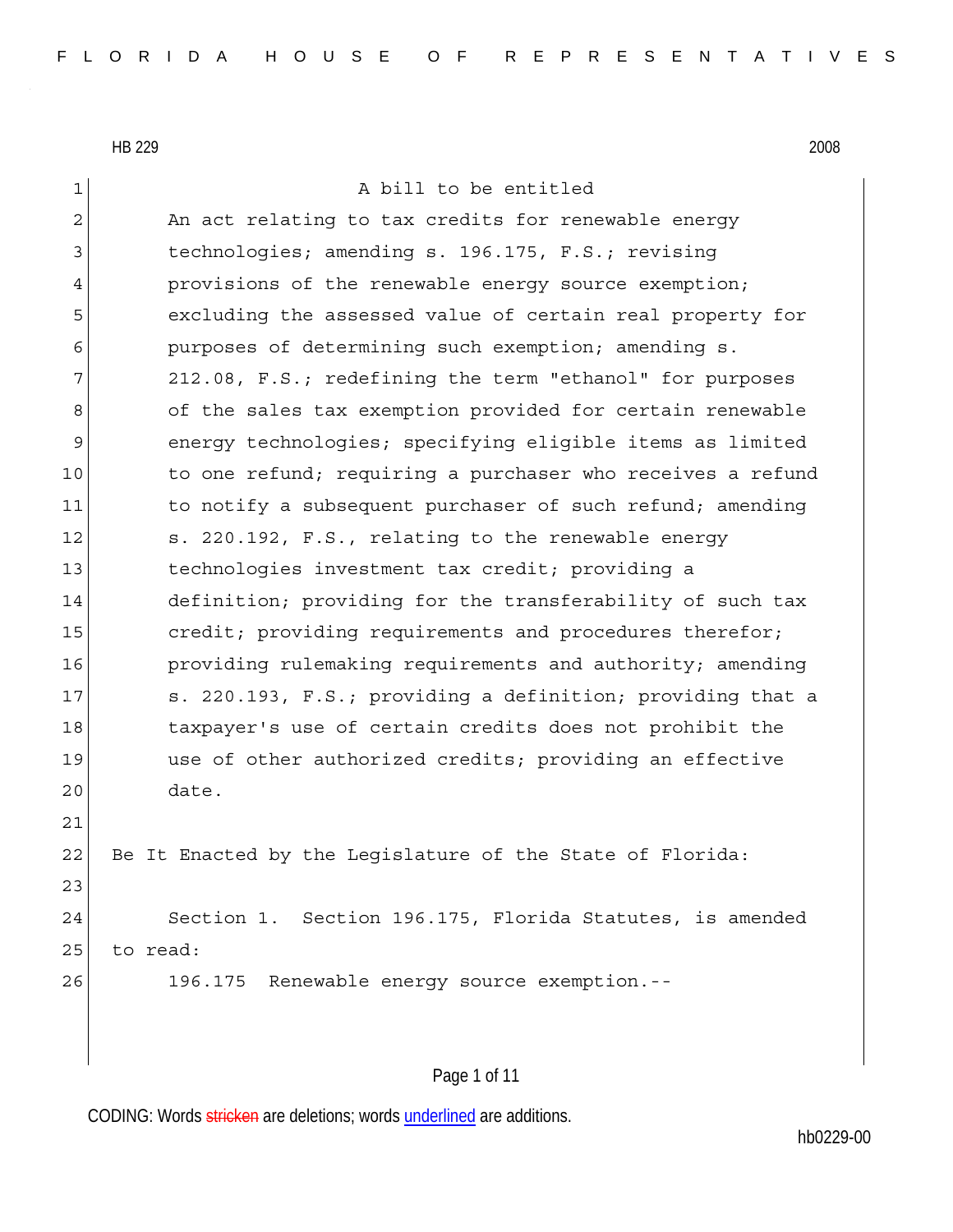Page 2 of 11 27 (1) Improved real property upon which a renewable energy 28 source device is installed and operated shall be entitled to an 29 exemption in the amount not greater than the lesser of.  $30$  (a) The assessed value of such real property less any 31 other exemptions applicable under this chapter;  $32$  (b) the original cost of the device, including the 33 installation cost thereof, but excluding the cost of replacing 34 previously existing property removed or improved in the course 35 of such installation<del>; or</del> 36 (c) Eight percent of the assessed value of such property 37 immediately following installation. 38 (2) The exempt amount authorized under subsection (1) 39 shall: 40 (a) Apply in full if the device was installed and 41 operative throughout the 12-month period preceding January 1 of 42 the year of application for the this exemption; and. 43 (b) Be reduced proportionately if the device was operative 44 for a portion of that period<del>, the exempt amount authorized under</del> 45 this section shall be reduced proportionally. 46 (3) It shall be the responsibility of The applicant for an 47 exemption under pursuant to this section shall to demonstrate 48 affirmatively to the satisfaction of the property appraiser that 49 he or she meets the requirements for exemption under this 50 section and that the original cost pursuant to paragraph  $(1)$  (b) 51 and the period for which the device was operative, as indicated 52 on the exemption application, are correct. 53 (4) An No exemption that is otherwise authorized under 54 pursuant to this section may not shall be granted for: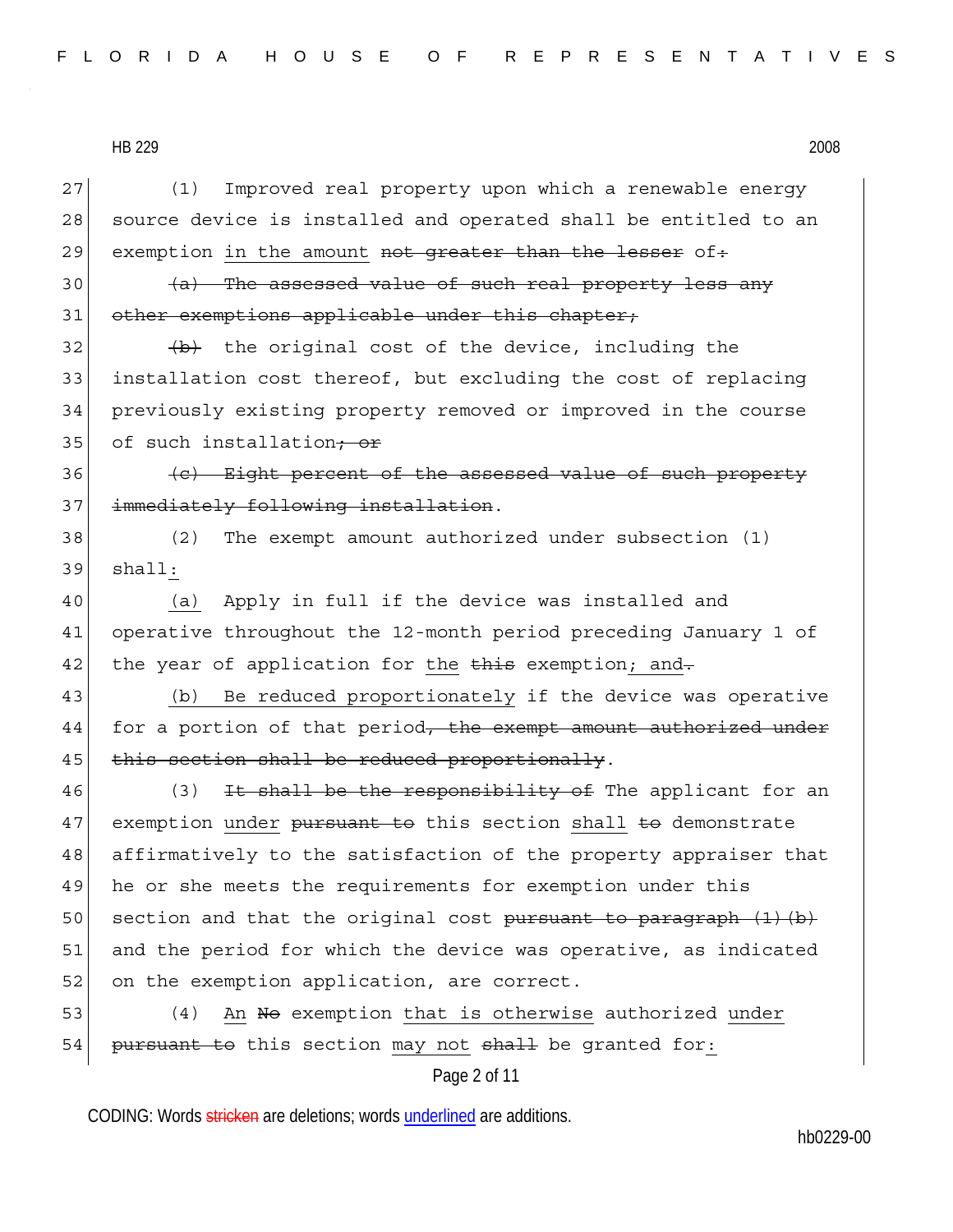55 (a) A period of more than 10 years; or.

56 (b) For a <del>No exemption shall be granted with respect to</del> 57 renewable energy source device devices installed before July 1, 58 2008 <del>January 1, 1980, or after December 31, 1990</del>.

59 Section 2. Paragraph (ccc) of subsection (7) of section 60 212.08, Florida Statutes, is amended to read:

61 212.08 Sales, rental, use, consumption, distribution, and 62 storage tax; specified exemptions.--The sale at retail, the 63 rental, the use, the consumption, the distribution, and the 64 storage to be used or consumed in this state of the following 65 are hereby specifically exempt from the tax imposed by this 66 chapter.

Page 3 of 11 67 (7) MISCELLANEOUS EXEMPTIONS.--Exemptions provided to any 68 entity by this chapter do not inure to any transaction that is 69 otherwise taxable under this chapter when payment is made by a 70 representative or employee of the entity by any means, 71 including, but not limited to, cash, check, or credit card, even 72 when that representative or employee is subsequently reimbursed 73 by the entity. In addition, exemptions provided to any entity by 74 this subsection do not inure to any transaction that is 75 otherwise taxable under this chapter unless the entity has 76 obtained a sales tax exemption certificate from the department 77 or the entity obtains or provides other documentation as 78 required by the department. Eligible purchases or leases made 79 with such a certificate must be in strict compliance with this 80 subsection and departmental rules, and any person who makes an 81 exempt purchase with a certificate that is not in strict 82 compliance with this subsection and the rules is liable for and

CODING: Words stricken are deletions; words underlined are additions.

hb0229-00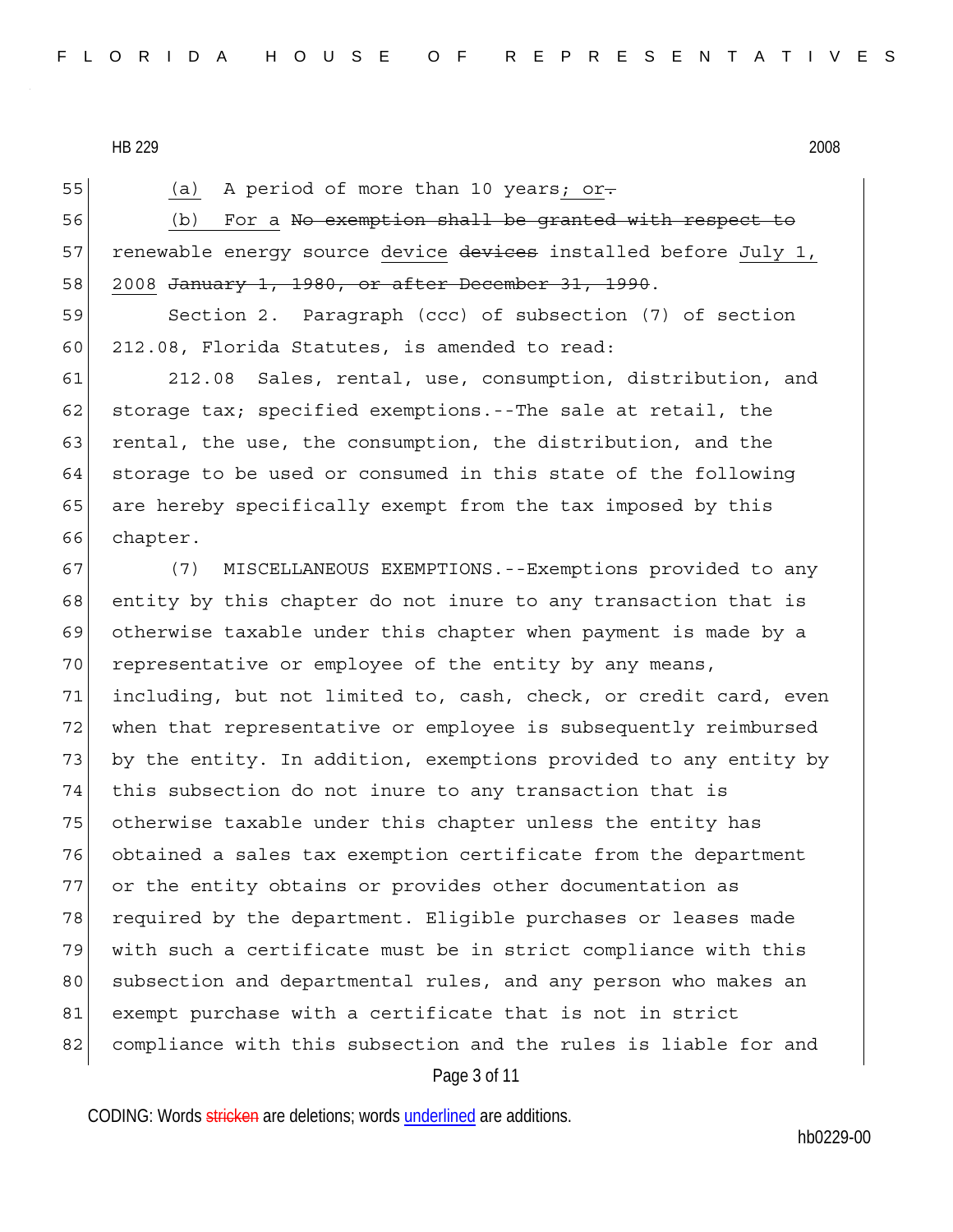83 shall pay the tax. The department may adopt rules to administer 84 this subsection.

85 (ccc) Equipment, machinery, and other materials for 86 renewable energy technologies.--

87 1. As used in this paragraph, the term:

88 a. "Biodiesel" means the mono-alkyl esters of long-chain 89 fatty acids derived from plant or animal matter for use as a 90 source of energy and meeting the specifications for biodiesel 91 and biodiesel blends with petroleum products as adopted by the 92 Department of Agriculture and Consumer Services. Biodiesel may 93 refer to biodiesel blends designated BXX, where XX represents 94 the volume percentage of biodiesel fuel in the blend.

95 b. "Ethanol" means an <del>nominally</del> anhydrous denatured 96 alcohol produced by the conversion of carbohydrates fermentation 97 of plant sugars meeting the specifications for fuel ethanol and 98 fuel ethanol blends with petroleum products as adopted by the 99 Department of Agriculture and Consumer Services. Ethanol may 100 refer to fuel ethanol blends designated EXX, where XX represents 101 the volume percentage of fuel ethanol in the blend.

102 c. "Hydrogen fuel cells" means equipment using hydrogen or 103 a hydrogen-rich fuel in an electrochemical process to generate 104 energy, electricity, or the transfer of heat.

105 2. The sale or use of the following in the state is exempt 106 from the tax imposed by this chapter:

107 a. Hydrogen-powered vehicles, materials incorporated into 108 hydrogen-powered vehicles, and hydrogen-fueling stations, up to 109 a limit of \$2 million in tax each state fiscal year for all 110 taxpayers.

## Page 4 of 11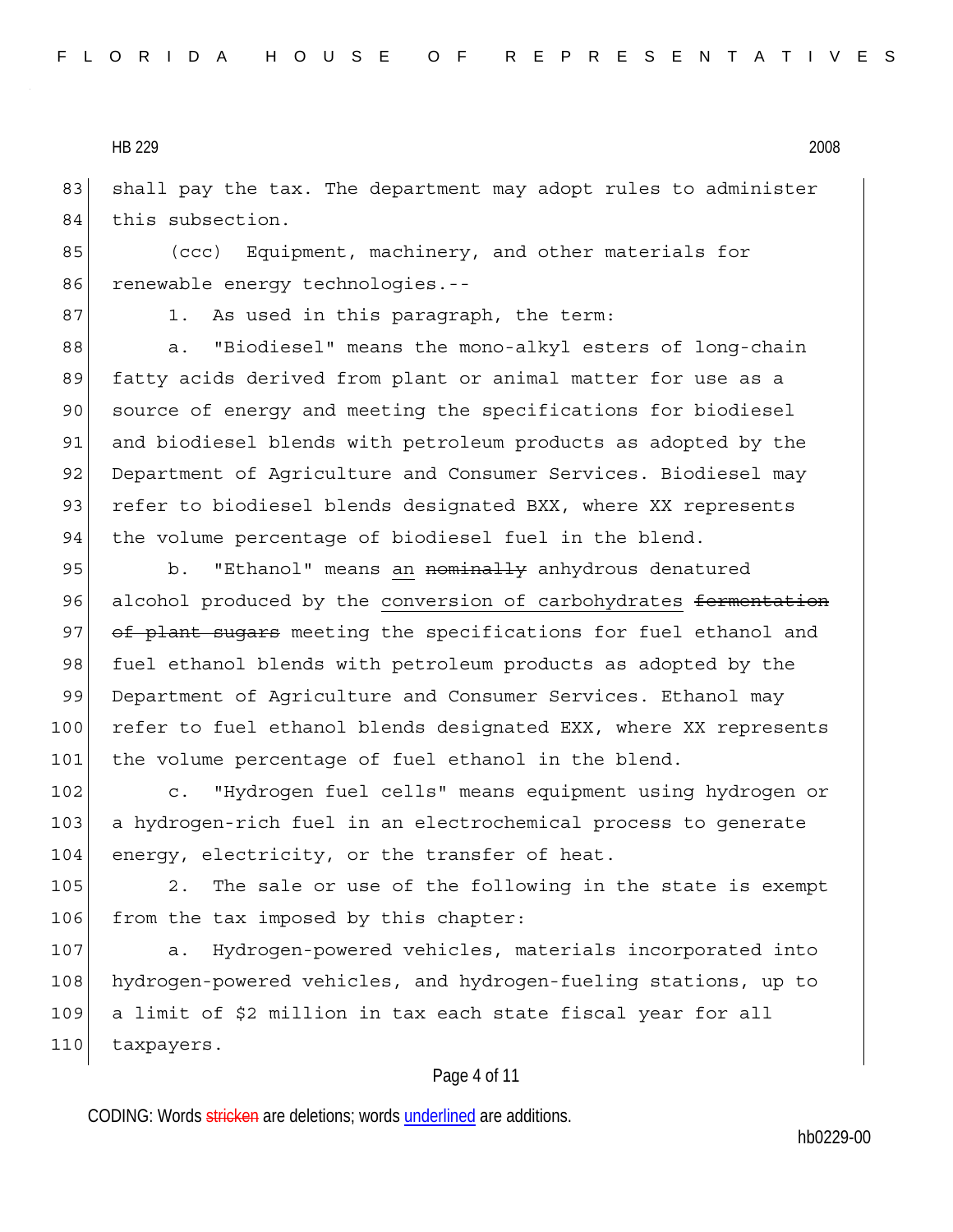111 b. Commercial stationary hydrogen fuel cells, up to a 112 limit of \$1 million in tax each state fiscal year for all 113 taxpayers.

114 c. Materials used in the distribution of biodiesel (B10- 115 B100) and ethanol (E10-E100), including fueling infrastructure, 116 transportation, and storage, up to a limit of \$1 million in tax 117 each state fiscal year for all taxpayers. Gasoline fueling 118 station pump retrofits for ethanol (E10-E100) distribution 119 qualify for the exemption provided in this sub-subparagraph.

120 3. The Department of Environmental Protection shall 121 provide to the department a list of items eligible for the 122 exemption provided in this paragraph.

123 4.a. The exemption provided in this paragraph shall be 124 available to a purchaser only through a refund of previously 125 paid taxes. Only one purchase of an eligible item is eligible 126 for a refund. A purchaser who has received a refund on an 127 eligible item must notify any subsequent purchaser of the item  $128$  that the item is no longer eligible for a refund of tax paid. 129 This notification must be provided to the subsequent purchaser 130 on the sales invoice or other proof of purchase.

131 b. To be eligible to receive the exemption provided in 132 this paragraph, a purchaser shall file an application with the 133 Department of Environmental Protection. The application shall be 134 developed by the Department of Environmental Protection, in 135 consultation with the department, and shall require:

136 (I) The name and address of the person claiming the 137 refund.

#### Page 5 of 11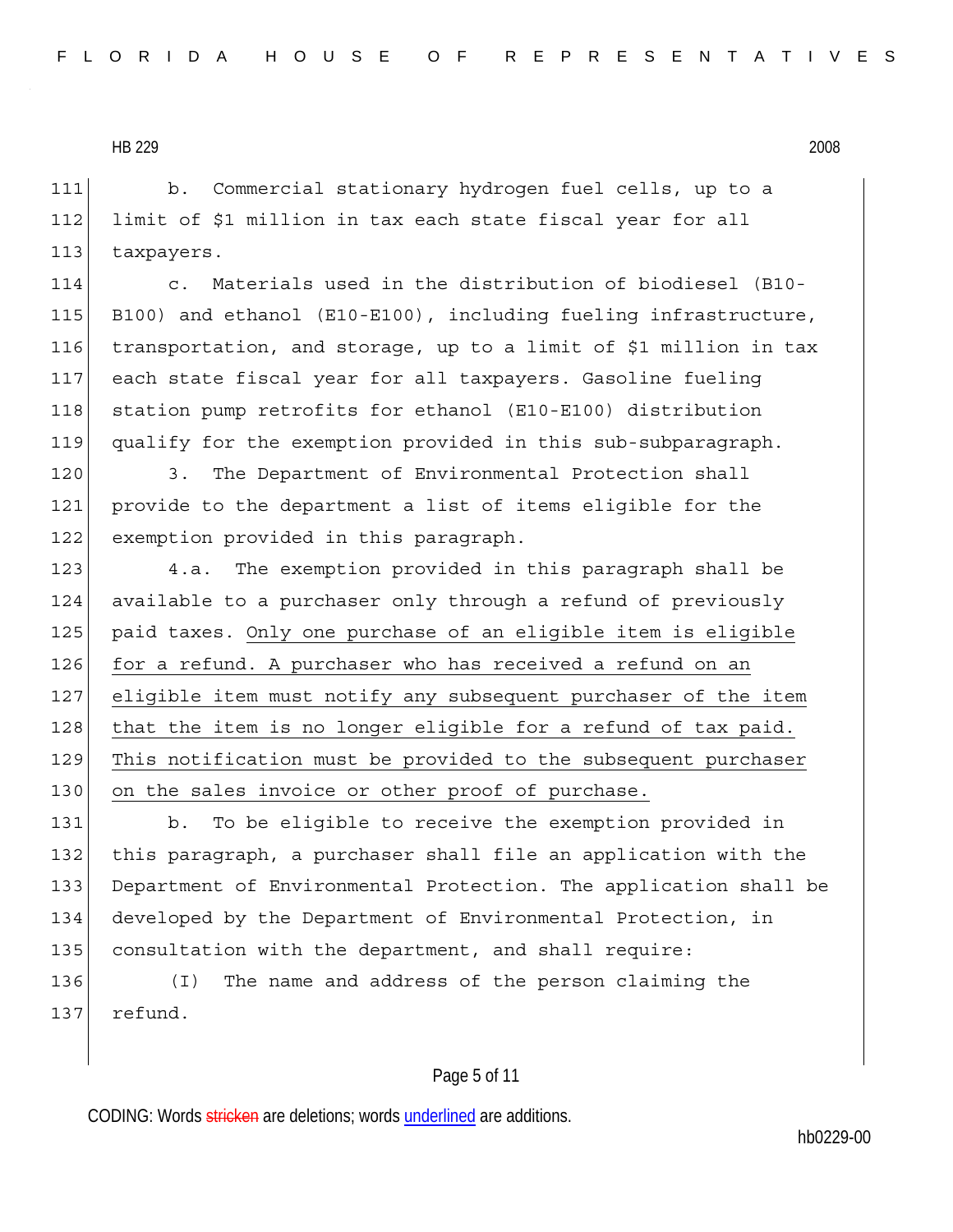138 (II) A specific description of the purchase for which a 139 refund is sought, including, when applicable, a serial number or 140 other permanent identification number.

141 (III) The sales invoice or other proof of purchase showing 142 the amount of sales tax paid, the date of purchase, and the name 143 and address of the sales tax dealer from whom the property was 144 purchased.

145 (IV) A sworn statement that the information provided is 146 accurate and that the requirements of this paragraph have been 147 met.

148 c. Within 30 days after receipt of an application, the 149 Department of Environmental Protection shall review the 150 application and shall notify the applicant of any deficiencies. 151 Upon receipt of a completed application, the Department of 152 Environmental Protection shall evaluate the application for 153 exemption and issue a written certification that the applicant 154 is eligible for a refund or issue a written denial of such 155 certification within 60 days after receipt of the application. 156 The Department of Environmental Protection shall provide the 157 department with a copy of each certification issued upon 158 approval of an application.

159 d. Each certified applicant shall be responsible for 160 forwarding a certified copy of the application and copies of all 161 required documentation to the department within 6 months after 162 certification by the Department of Environmental Protection.

163 e. The provisions of s. 212.095 do not apply to any refund 164 application made pursuant to this paragraph. A refund approved

## Page 6 of 11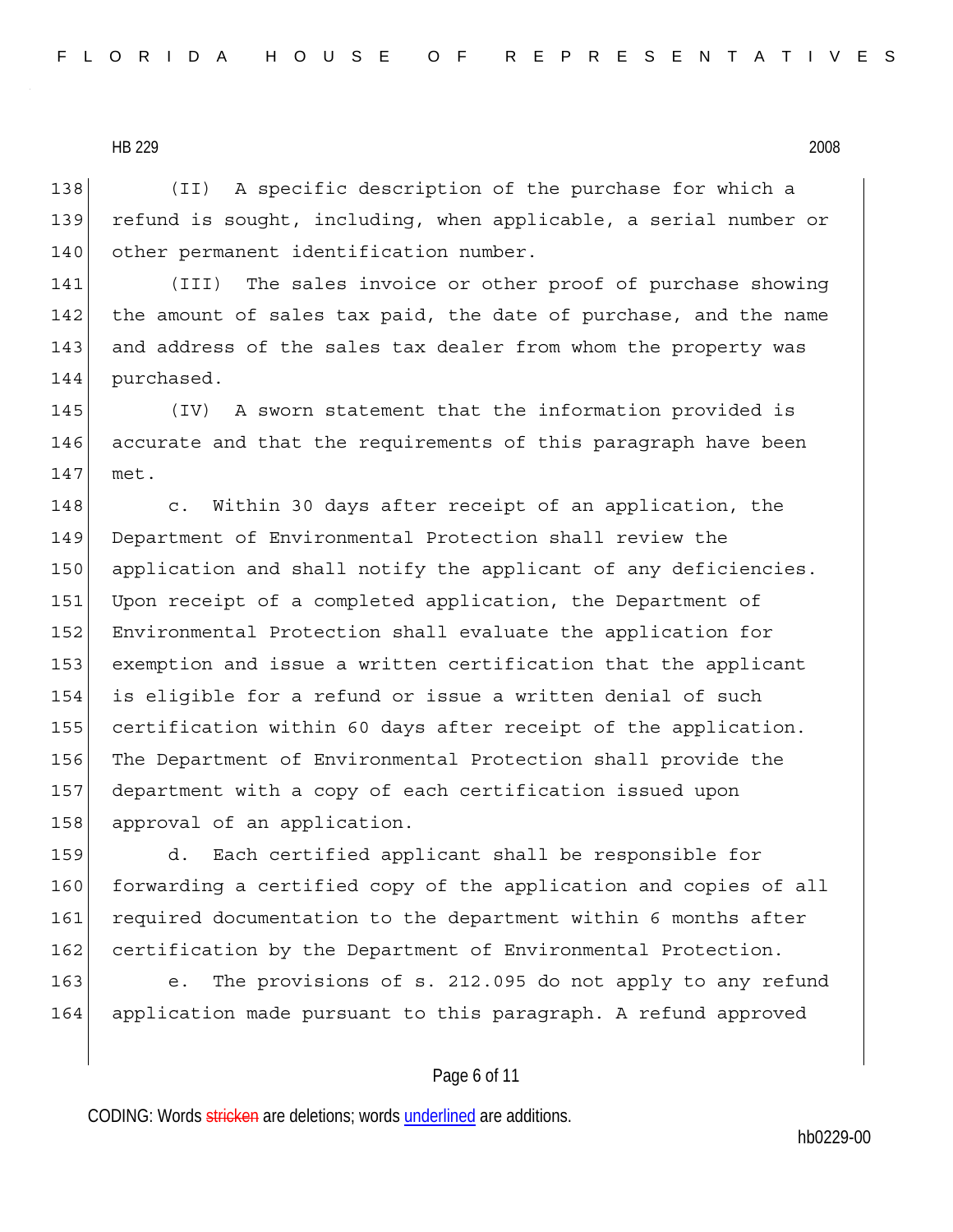165 under pursuant to this paragraph shall be made within 30 days 166 after formal approval by the department.

167 f. The department may adopt all rules pursuant to ss. 168 120.536(1) and 120.54 to administer this paragraph, including 169 rules establishing forms and procedures for claiming this 170 exemption.

171 g. The Department of Environmental Protection shall ensure 172 be responsible for ensuring that the total amounts of the 173 exemptions authorized do not exceed the limits as specified in 174 subparagraph 2.

175 5. The Department of Environmental Protection shall 176 determine and publish on a regular basis the amount of sales tax 177 funds remaining in each fiscal year.

178 6. This paragraph expires July 1, 2010.

179 Section 3. Subsection (1) of section 220.192, Florida 180 Statutes, is amended, present subsection (6) is renumbered as 181 subsection (7) and amended, present subsection (7) is renumbered 182 as subsection  $(8)$ , and a new subsection  $(6)$  is added to that 183 section, to read:

184 220.192 Renewable energy technologies investment tax  $185$  credit.--

186 (1) DEFINITIONS.--For purposes of this section, the term: 187 (a) "Biodiesel" means biodiesel as defined in s. 188 212.08(7)(ccc).

189 (b) "Corporation" means a general partnership, limited 190 partnership, limited liability company, unincorporated business, 191 or other business entity in which a taxpayer owns an interest 192 and that is taxed as a partnership or is disregarded as a

Page 7 of 11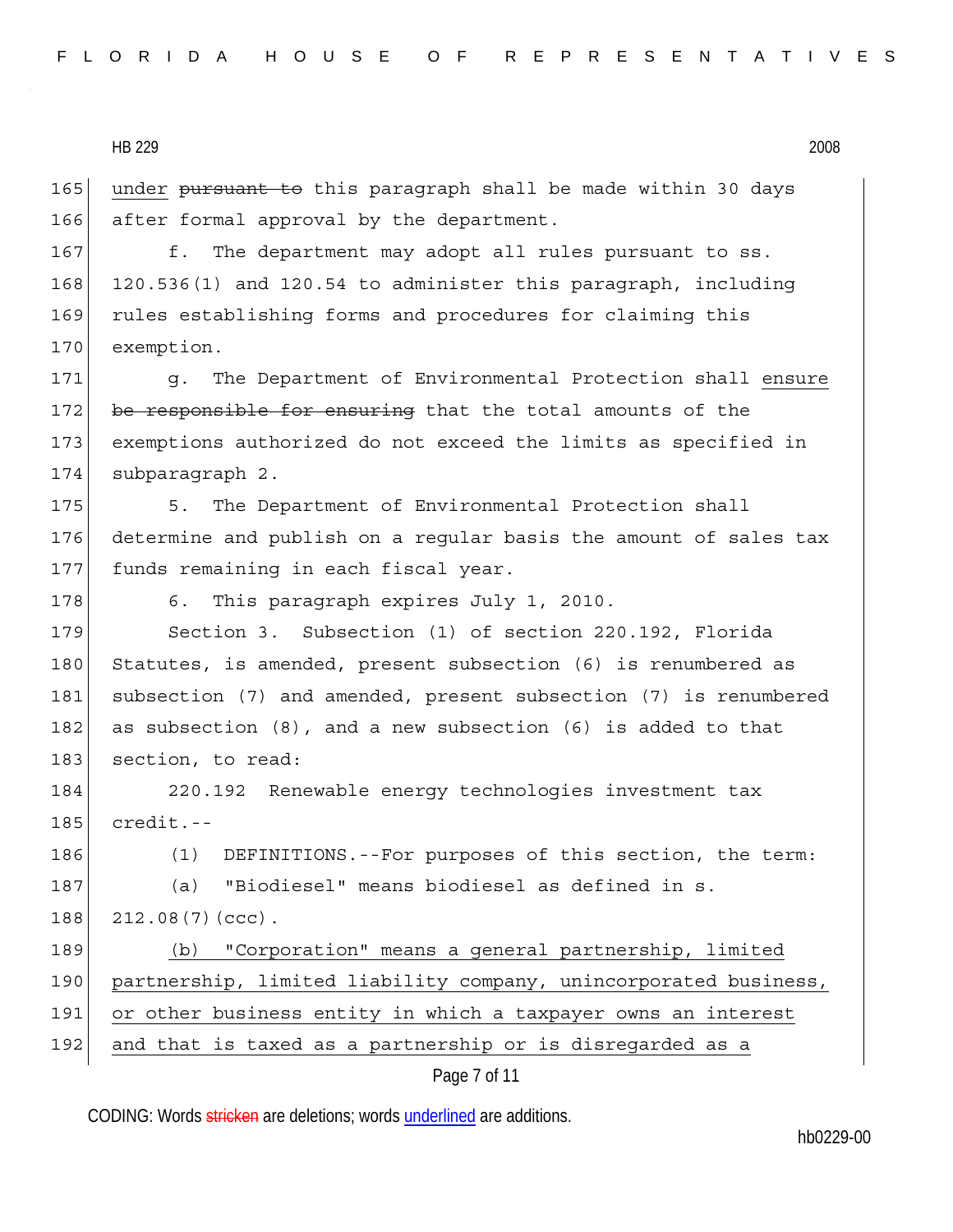193 separate entity from the taxpayer for tax purposes.

194  $(c)$   $(b)$  "Eligible costs" means:

195 1. Seventy-five percent of all capital costs, operation 196 and maintenance costs, and research and development costs 197 incurred between July 1, 2006, and June 30, 2010, up to a limit 198 of \$3 million per state fiscal year for all taxpayers, in 199 connection with an investment in hydrogen-powered vehicles and 200 hydrogen vehicle fueling stations in the state, including, but 201 not limited to, the costs of constructing, installing, and 202 equipping such technologies in the state.

203 203 2. Seventy-five percent of all capital costs, operation 204 and maintenance costs, and research and development costs  $205$  incurred between July 1, 2006, and June 30, 2010, up to a limit 206 of \$1.5 million per state fiscal year for all taxpayers, and 207 limited to a maximum of \$12,000 per fuel cell, in connection 208 with an investment in commercial stationary hydrogen fuel cells 209 in the state, including, but not limited to, the costs of 210 constructing, installing, and equipping such technologies in the 211 state.

Page 8 of 11 212 3. Seventy-five percent of all capital costs, operation 213 and maintenance costs, and research and development costs 214 incurred between July 1, 2006, and June 30, 2010, up to a limit 215 of \$6.5 million per state fiscal year for all taxpayers, in 216 connection with an investment in the production, storage, and 217 distribution of biodiesel (B10-B100) and ethanol (E10-E100) in 218 the state, including the costs of constructing, installing, and 219 equipping such technologies in the state. Gasoline fueling 220 station pump retrofits for ethanol (E10-E100) distribution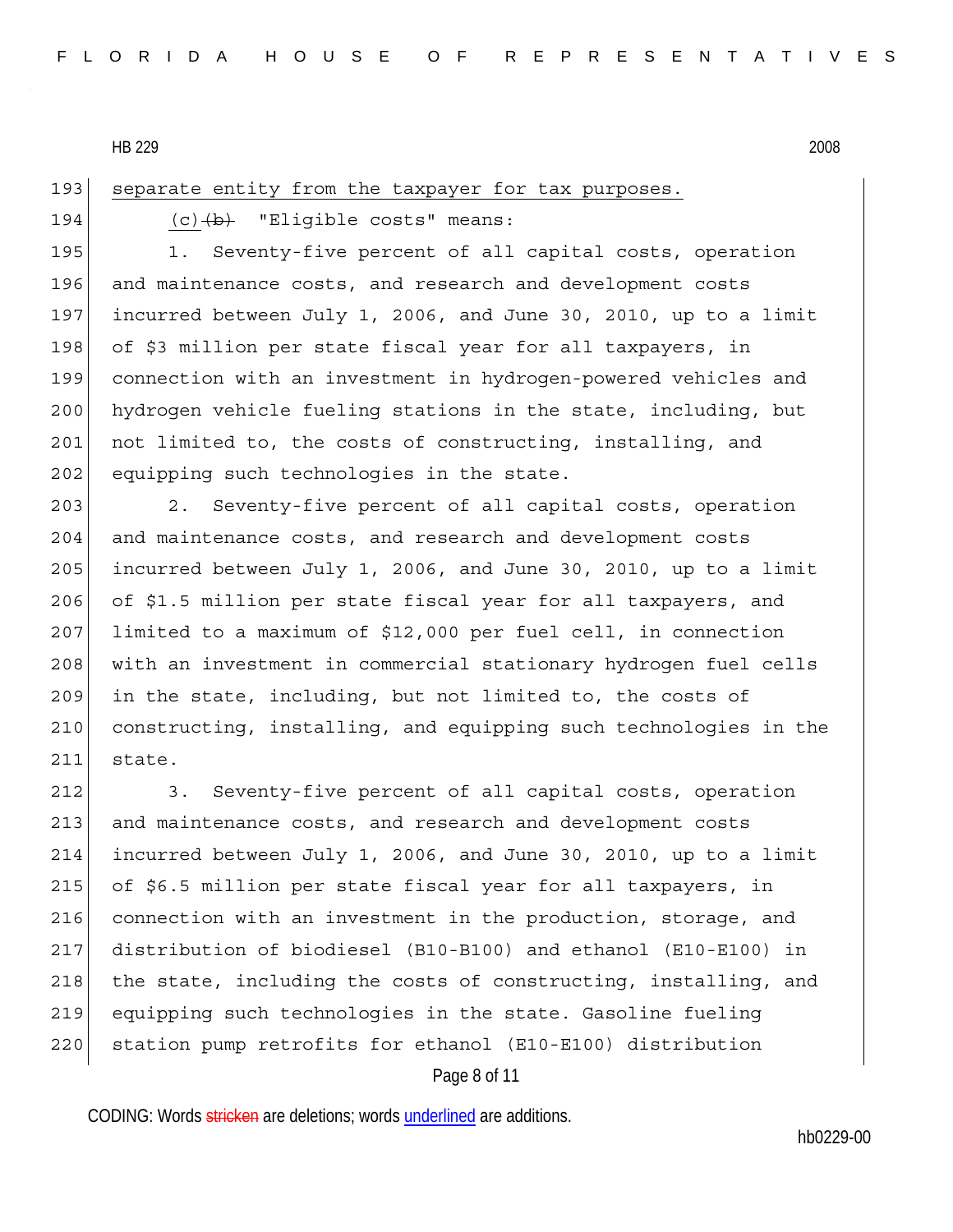| 2008 |
|------|
|      |

| 221 | qualify as an eligible cost under this subparagraph.                |
|-----|---------------------------------------------------------------------|
| 222 | $(d)$ $(e)$ "Ethanol" means ethanol as defined in s.                |
| 223 | $212.08(7)(ccc)$ .                                                  |
| 224 | (e) $\overline{d}$ "Hydrogen fuel cell" means hydrogen fuel cell as |
| 225 | defined in s. 212.08(7)(ccc).                                       |
| 226 | TRANSFERABILITY OF CREDIT.--<br>(6)                                 |
| 227 | (a) Any corporation or subsequent transferee allowed a tax          |
| 228 | credit under this section may transfer the credit, in whole or      |
| 229 | in part, to any taxpayer by written agreement without               |
| 230 | transferring any ownership interest in the property generating      |
| 231 | the credit or any interest in the entity owning such property.      |
| 232 | The transferee is entitled to apply the credits against the tax     |
| 233 | with the same effect as if the transferee had incurred the          |
| 234 | eligible costs.                                                     |
| 235 | To perfect the transfer, the transferor shall provide<br>(b)        |
| 236 | the department with a written transfer statement notifying the      |
| 237 | department of the transferor's intent to transfer the tax           |
| 238 | credits to the transferee; the date the transfer is effective;      |
| 239 | the transferee's name, address, and federal taxpayer                |
| 240 | identification number; the tax period; and the amount of tax        |
| 241 | credits to be transferred. The department shall, upon receipt of    |
| 242 | a transfer statement conforming to the requirements of this         |
| 243 | paragraph, provide the transferee with a certificate reflecting     |
| 244 | the tax credit amounts transferred. A copy of the certificate       |
| 245 | must be attached to each tax return for which the transferee        |
| 246 | seeks to apply such tax credits.                                    |
| 247 | A tax credit authorized under this section that is<br>(c)           |
| 248 | held by a corporation and not transferred under this subsection     |
|     | Page 9 of 11                                                        |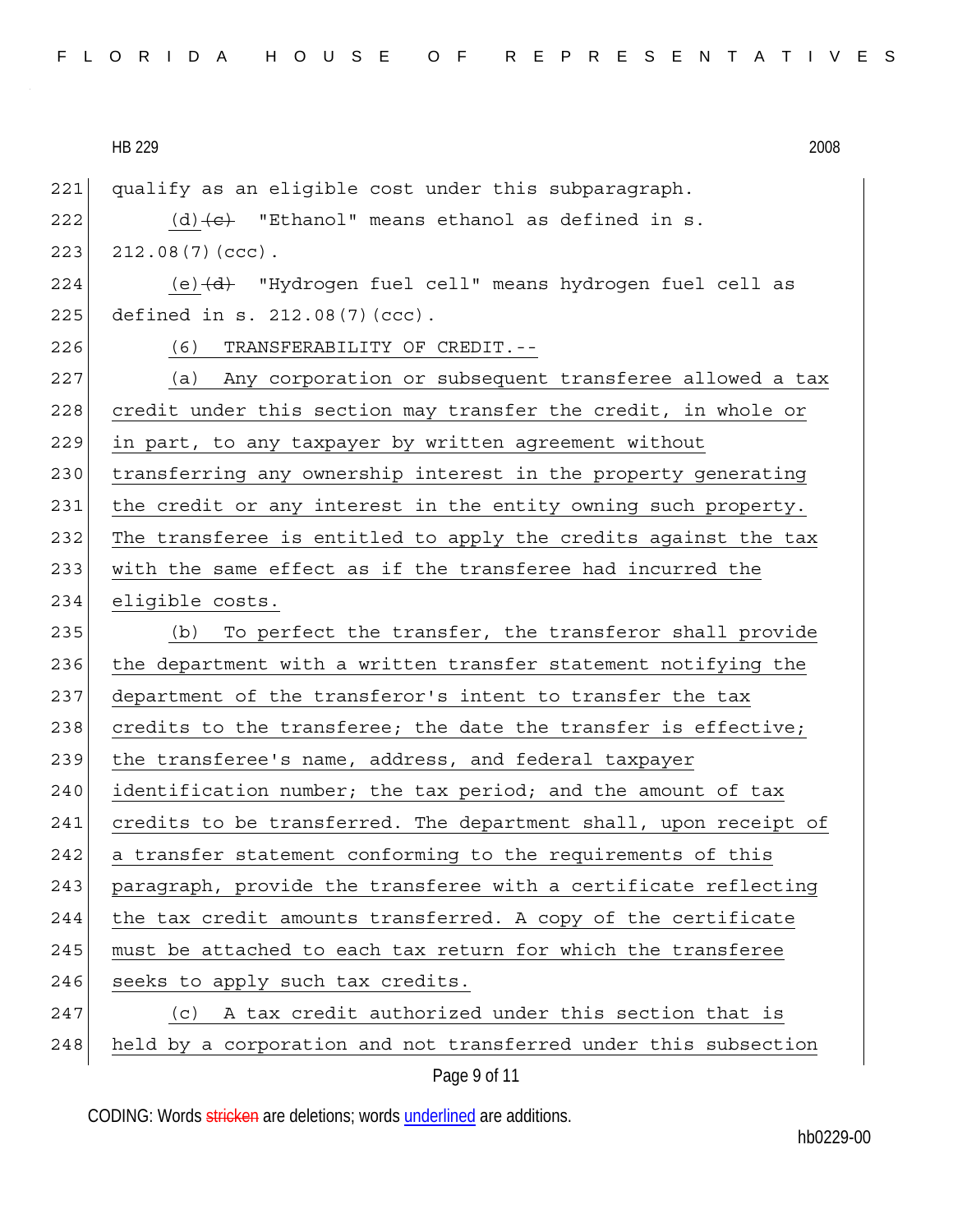| 249 | must be passed through for application against the taxes of the  |
|-----|------------------------------------------------------------------|
| 250 | corporation's partners, members, or owners in the manner agreed  |
| 251 | to by the partners, members, or owners and without regard to the |
| 252 | availability to the partners, members, or owners of any portion  |
| 253 | of the federal energy tax credit for the eligible costs.         |
| 254 | $(7)$ (6) RULES.--The Department of Revenue may shall have       |
| 255 | the authority to adopt rules pursuant to ss. 120.536(1) and      |
| 256 | 120.54 to administer this section, including rules relating to:  |
| 257 | (a) The forms required to claim a tax credit under this          |
| 258 | section, the requirements and basis for establishing an          |
| 259 | entitlement to a credit, and the examination and audit           |
| 260 | procedures required to administer this section.                  |
| 261 | (b) The transfer of a tax credit, including forms,               |
| 262 | reporting requirements, and specific procedures, guidelines, and |
| 263 | other requirements necessary to transfer a tax credit.           |
| 264 | The pass through of a tax credit to the partner,<br>(C)          |
| 265 | member, or owner of a corporation, including forms, reporting    |
| 266 | requirements, and specific procedures, guidelines, and other     |
| 267 | requirements necessary for such a pass through.                  |
| 268 | Section 4. Paragraph (f) is added to subsection (2) and          |
| 269 | paragraph (j) is added to subsection (3) of section 220.193,     |
| 270 | Florida Statutes, to read:                                       |
| 271 | 220.193 Florida renewable energy production credit.--            |
| 272 | As used in this section, the term:<br>(2)                        |
| 273 | "Sale" or "sold" includes the use of electricity from<br>(f)     |
| 274 | a renewable energy facility by the producer of such electricity  |
| 275 | when such use reduces the amount of electricity the producer     |
| 276 | would otherwise purchase.                                        |

# Page 10 of 11